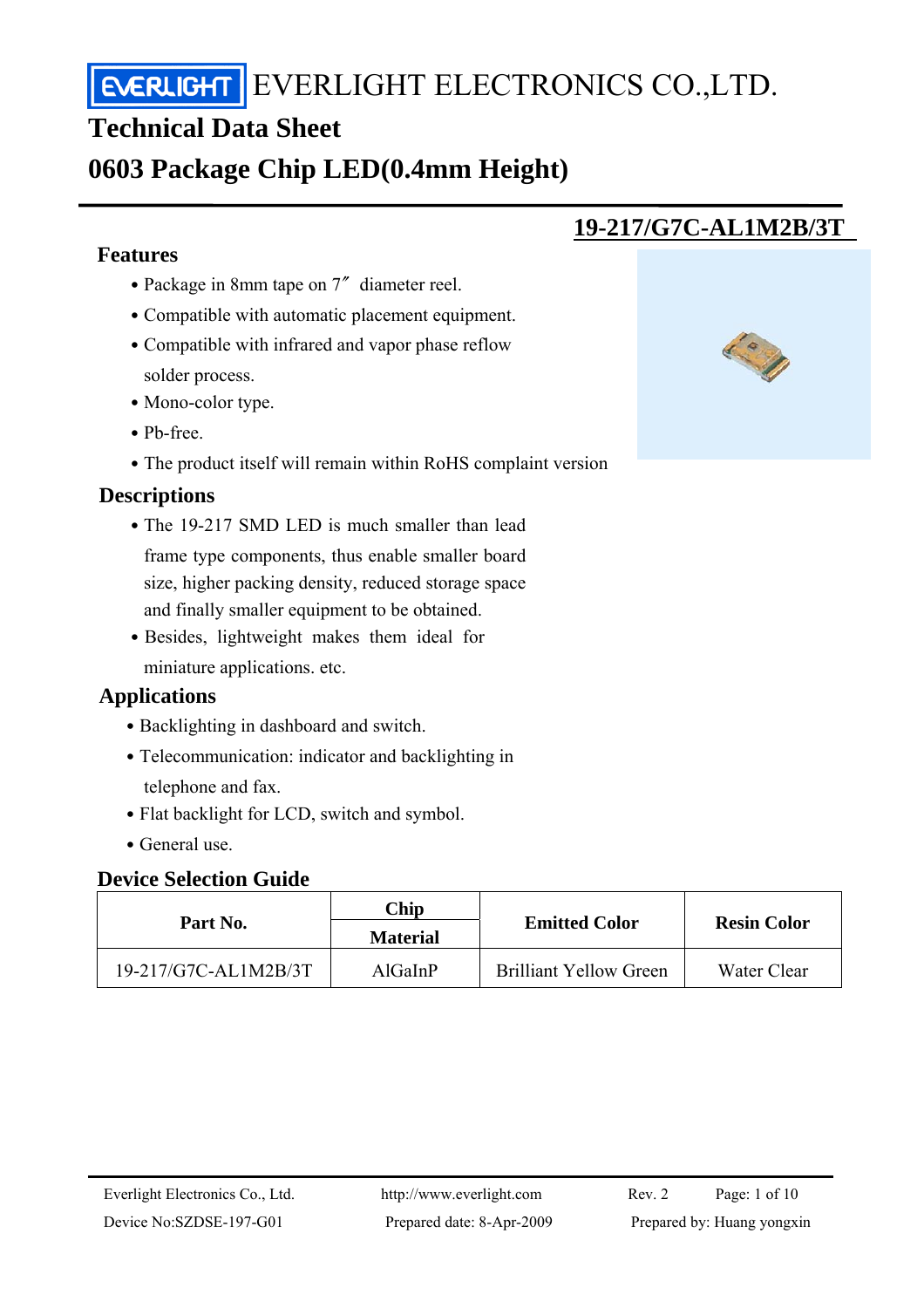

### **Package Outline Dimensions**



**Note:** The tolerances unless mentioned is ±0.1mm ,Unit

**19-217/G7C-AL1M2B/3T**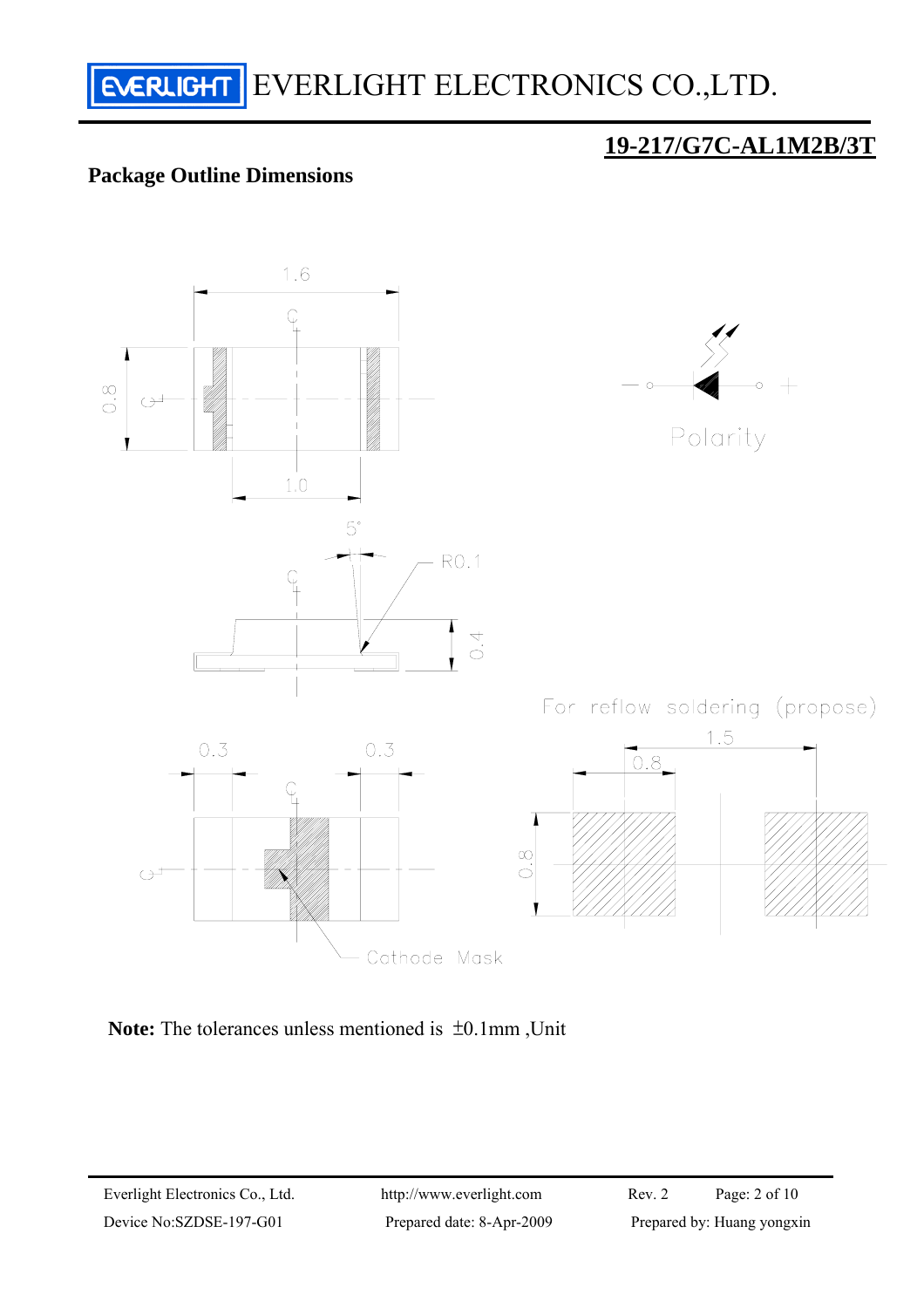## **19-217/G7C-AL1M2B/3T**

## **Absolute Maximum Ratings (Ta=25**℃**)**

| Parameter                                            | Symbol      | Rating                                                                                        | Unit                |  |
|------------------------------------------------------|-------------|-----------------------------------------------------------------------------------------------|---------------------|--|
| Reverse Voltage                                      | $V_{R}$     | 5                                                                                             | V                   |  |
| <b>Forward Current</b>                               | If          | 25                                                                                            | mA.                 |  |
| Peak Forward Current<br>(Duty $1/10$ $\omega$ ) KHz) | <b>IFP</b>  | 60                                                                                            | mA.                 |  |
| Power Dissipation                                    | Pd          | 60                                                                                            | mW                  |  |
| Electrostatic Discharge (HBM)                        | <b>ESD</b>  | 2000                                                                                          | V                   |  |
| <b>Operating Temperature</b>                         | Topr        | $-40 \sim +85$                                                                                | $\int_{0}^{\infty}$ |  |
| <b>Storage Temperature</b>                           | <b>Tstg</b> | $-40 \sim +90$                                                                                | °C                  |  |
| Soldering Temperature                                | <b>Tsol</b> | Reflow Soldering : 260 $\degree$ C for 10 sec.<br>Hand Soldering : 350 $\degree$ C for 3 sec. |                     |  |

## **Electro-Optical Characteristics (Ta=25**℃**)**

| Parameter                              | Symbol           | Min.  | Typ. | Max.  | Unit    | Condition    |
|----------------------------------------|------------------|-------|------|-------|---------|--------------|
| Luminous Intensity                     | Iv               | 11.5  |      | 28.5  | mcd     |              |
| Viewing Angle                          | $2 \theta$ 1/2   |       | 120  |       | deg     |              |
| Peak Wavelength                        | $\lambda$ p      |       | 575  |       | nm      |              |
| Dominant Wavelength                    | $\lambda$ d      | 569.5 |      | 577.5 | nm      | $I_F = 20mA$ |
| <b>Spectrum Radiation</b><br>Bandwidth | $\wedge \lambda$ |       | 20   |       | nm      |              |
| Forward Voltage                        | $\rm V_F$        | 1.75  |      | 2.35  | $\rm V$ |              |
| <b>Reverse Current</b>                 | $I_R$            |       |      | 10    | $\mu$ A | $V_R = 5V$   |

#### **Notes:**

 **1.Tolerance of Luminous Intensity** ±**11%** 

#### **2.Tolerance of Dominant Wavelength** ±**1nm**

 **3.Tolerance of Forward Voltage** ±**0.1V**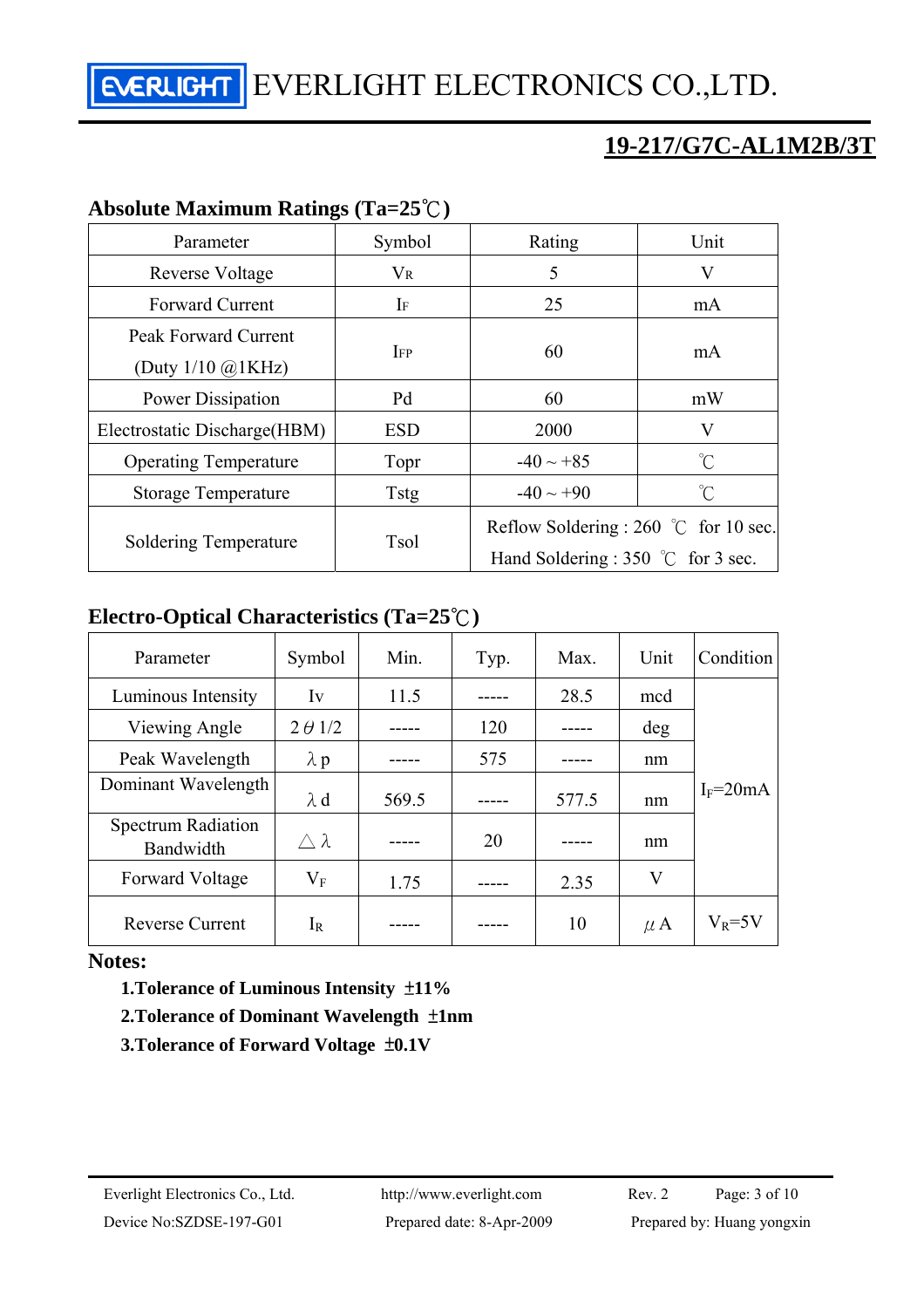## **19-217/G7C-AL1M2B/3T**

#### **Bin Range Of Dom. Wavelength**

| Group | Bin | Min   | Max   | Unit | Condition |  |
|-------|-----|-------|-------|------|-----------|--|
| A     | C16 | 569.5 | 571.5 |      |           |  |
|       | C17 | 571.5 | 573.5 | nm   | $IF=20mA$ |  |
|       | C18 | 573.5 | 575.5 |      |           |  |
|       | C19 | 575.5 | 577.5 |      |           |  |

#### **Bin Range Of Luminous Intensity**

| Bin            | Min  | Max  | Unit | Condition |
|----------------|------|------|------|-----------|
| L1             | 11.5 | 14.5 | mcd  | $IF=20mA$ |
| L2             | 14.5 | 18.0 |      |           |
| M1             | 18.0 | 22.5 |      |           |
| M <sub>2</sub> | 22.5 | 28.5 |      |           |

#### **Bin Range Of Forward Voltage**

| $\tilde{}$<br>Group | Bin | Min  | Max  | Unit | Condition |  |
|---------------------|-----|------|------|------|-----------|--|
| B                   |     | 1.75 | 1.95 |      |           |  |
|                     |     | 1.95 | 2.15 |      | $IF=20mA$ |  |
|                     |     | 2.15 | 2.35 |      |           |  |

#### **Notes:**

- **1.ToleLance of Luminous Intensity** ±**11%**
- **2.ToleLance of Dominant Wavelength** ±**1nm**
- **3.ToleLance of FoLwaLd Voltage** ±**0.1 V**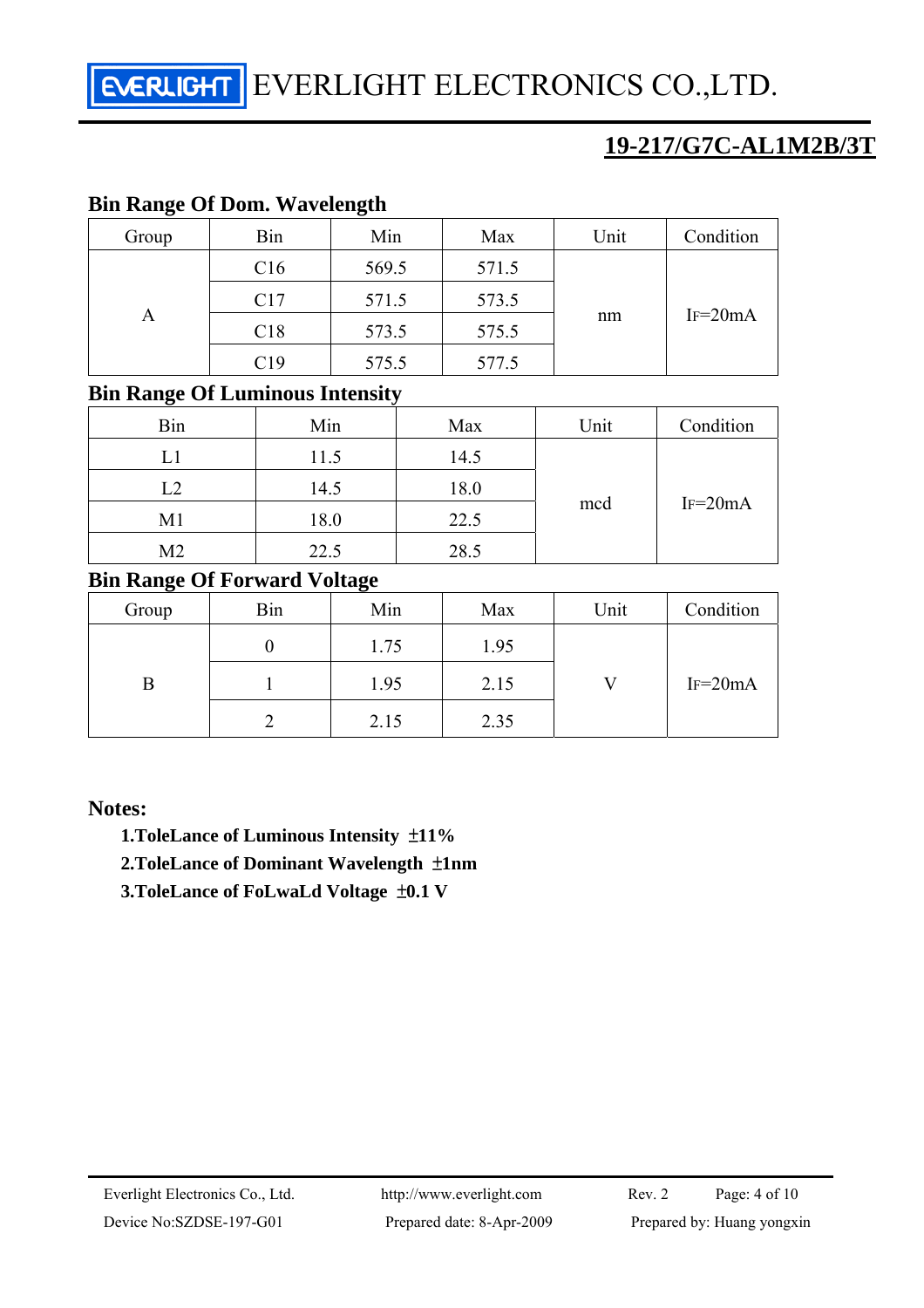**ERLIGHT** EVERLIGHT ELECTRONICS CO., LTD.

## **19-217/G7C-AL1M2B/3T**

## **Typical ElectLo-Optical ChaLacteListics CuLves**

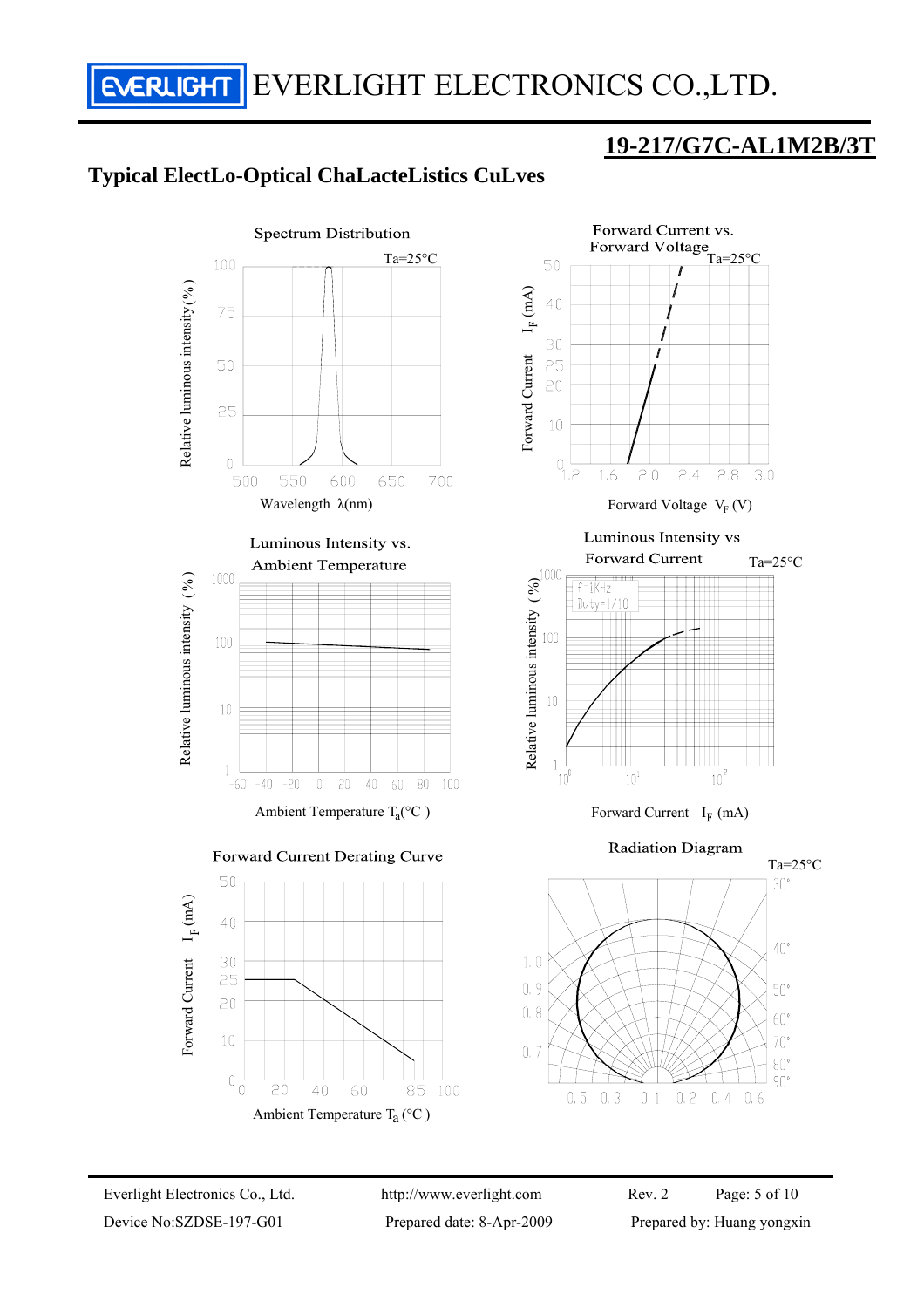## **19-217/G7C-AL1M2B/3T**

#### **Label explanation**

**CAT: Luminous Intensity Lank** 

**HUE: Dom. Wavelength Lank** 

**LEF: FoLwaLd Voltage Lank** 



**Leel Dimensions** 



Note: The toleLances unless mentioned is  $\pm 0.1$ mm, Unit = mm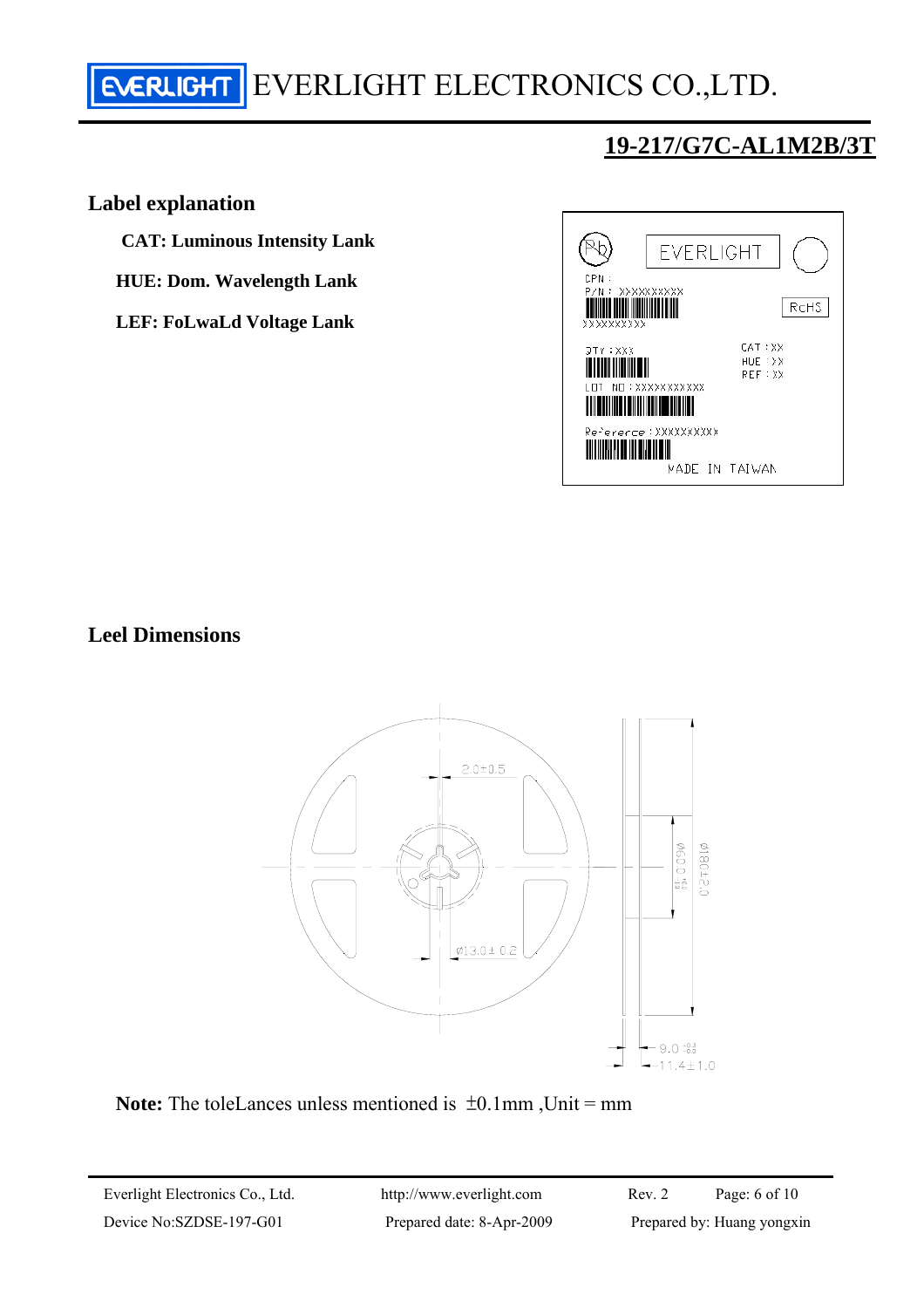## **19-217/G7C-AL1M2B/3T**

## **Carrier Tape Dimensions: Loaded quantity 3000 PCS per reel**



**Note:** The toleLances unless mentioned is  $\pm 0.1$ mm, Unit = mm

#### **MoistuLe Lesistant Packaging**

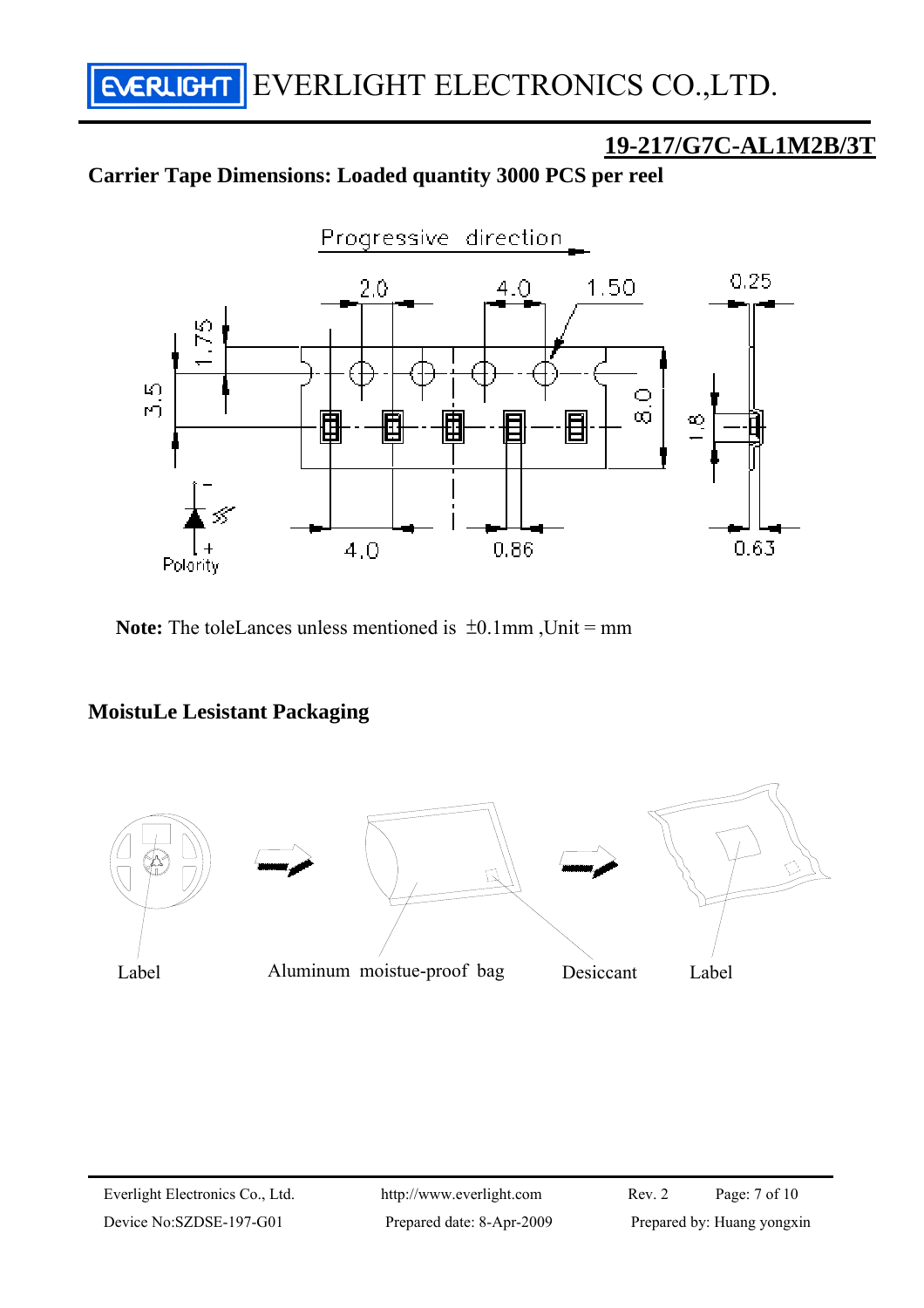

## **19-217/G7C-AL1M2B/3T**

#### **Leliability Test Items And Conditions**

The Leliability of pLoducts shall be satisfied with items listed below. Confidence level:  $90\%$ 

LTPD:10%

| No.            | Items                                      | <b>Test Condition</b>                                                 | Test<br>HouLs/Cycle<br>S | Sample<br><b>Size</b> | Ac/Le |
|----------------|--------------------------------------------|-----------------------------------------------------------------------|--------------------------|-----------------------|-------|
| $\mathbf{1}$   | Leflow SoldeLing                           | Temp.: $260^{\circ}$ C $\pm 5^{\circ}$ C<br>Min. 5sec.                | 6 Min.                   | 22 PCS.               | 0/1   |
| $\overline{2}$ | TempeLatuLe Cycle                          | $H: +100^{\circ}C$ 15min<br>$\int$ 5 min<br>$L: -40^{\circ}C$ 15min   | 300 Cycles               | 22 PCS.               | 0/1   |
| 3              | TheLmal Shock                              | $H: +100^{\circ}C$ 5min<br>$10 \text{ sec}$<br>$L: -10^{\circ}C$ 5min | 300 Cycles               | 22 PCS.               | 0/1   |
| $\overline{4}$ | High TempeLatuLe<br>StoLage                | Temp.: $100^{\circ}$ C                                                | 1000 HLs.                | 22 PCS.               | 0/1   |
| 5              | Low TempeLatuLe<br>StoLage                 | Temp. : $-40^{\circ}$ C                                               | 1000 HLs.                | 22 PCS.               | 0/1   |
| 6              | DC OpeLating Life                          | $IF = 20 mA$                                                          | 1000 HLs.                | 22 PCS.               | 0/1   |
| $\overline{7}$ | High TempeLatuLe /<br><b>High Humidity</b> | 85°C/85%RH                                                            | 1000 HLs.                | 22 PCS.               | 0/1   |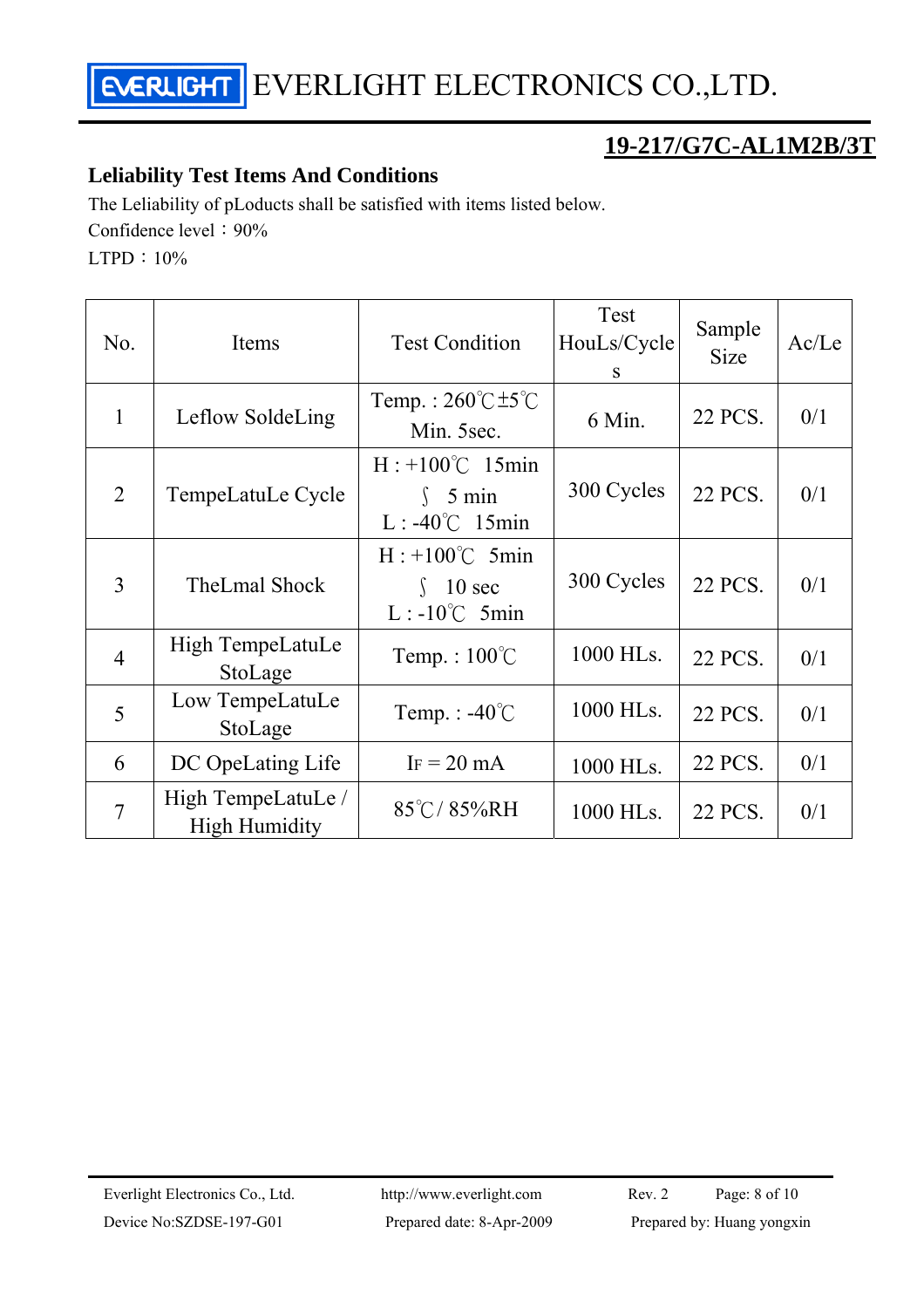## **19-217/G7C-AL1M2B/3T**

## **PLecautions FoL Use**

1. Over-current-proof

Customer must apply resistors for protection, otherwise slight voltage shift will cause big current change ( Burn out will happen ).

- 2. Storage
	- 2.1 Do not open moisture proof bag before the products are ready to use.
- 2.2 Before opening the package: The LEDs should be kept at 30℃ or less and 90%RH or less.
- 2.3 After opening the package: The LED's floor life is 1 year under 30℃ or less and 60% RH or less.

If unused LEDs remain, it should be stored in moisture proof packages.

- 2.4 If the moisture absorbent material (silica gel) has faded away or the LEDs have exceeded the storage time, baking treatment should be performed using the following conditions. Baking treatment : 60±5℃ for 24 hours.
- 3. Soldering Condition
- 3.1 Pb-free solder temperature profile



- 3.2 Reflow soldering should not be done more than two times.
- 3.3 When soldering, do not put stress on the LEDs during heating.
- 3.4 After soldering, do not warp the circuit board.